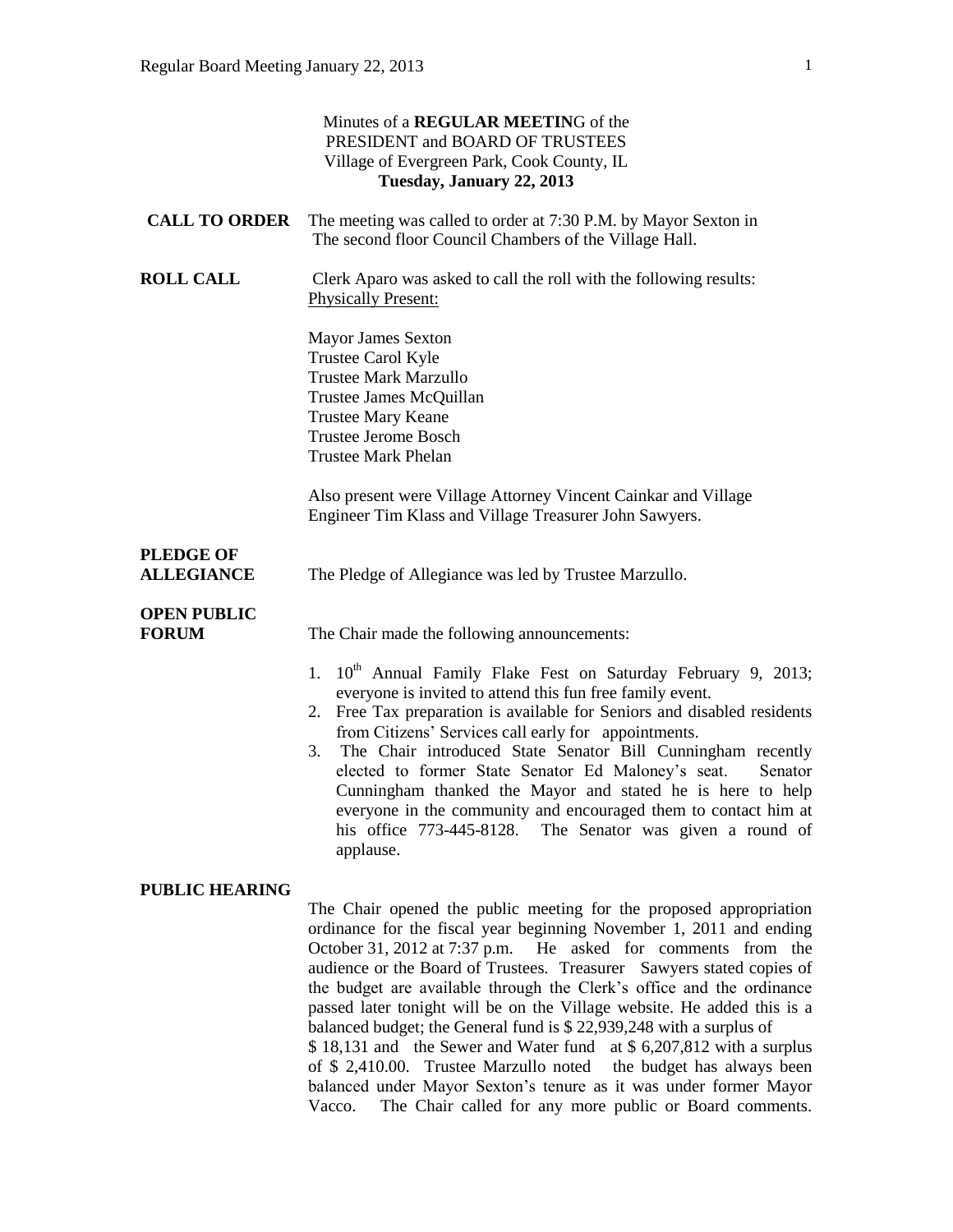There being none, the public hearing portion of the meeting was closed at 7:39 p.m.

Mr. Bob Baker, Israel, 8700 Washtenaw asked if the Walgreens developers plan to use diversity on the job site. The Chair stated Walgreens utilizes diverse contractors and that will be discussed when the time comes.

## **REGULAR**

**AGENDA** Motion by Trustee Phelan second by Trustee Kyle to waive the reading of the minutes of the January 7, 2013 Regular Meeting of the President and Board of Trustees and approved as presented was passed by unanimous voice vote and so ordered by the Chair.

**RESOLUTION** 

**NO. 6-2013** Motion by Trustee Bosch second by Trustee McQuillan, to approve **Resolution NO. 6-2013** with expenditures of the General Corporate Fund of \$ 293,982.52 and the Sewer and Water Fund in the amount of  $$168,106.22$  and the  $95^{TH}$  Street TIF Fund \$3,000 and the Capital Improvement Fund, \$37,143.00 and the Street Bond Fund \$3,500.00 for a total of \$ 505,731.74. Upon roll call, voting YES: Trustees Kyle, Marzullo, McQuillan, Keane, Bosch and Phelan; voting NO: NONE. The motion was passed and so ordered by the Chair.

#### **VILLAGE TREASURER'S REPORT**

Motion by Trustee Phelan second by Trustee McQuillan to approve the Village Collector's report for December 2012 for information and file in the amount of \$ 4,806,549.58 in the General Fund and \$2,326,438.10 in the Sewer and Water Fund. The motion was passed by unanimous voice vote and so ordered by the Chair.

### **BUSINESS**

**ORDINANCE**

**CERTIFICATES** Motion by Trustee Kyle second by Trustee Keane to accept the application for Business Regulation Certificate for **Reflections of Health to** conduct a chiropractic office located at 3337 W. 95<sup>th</sup> Street, Ste. 3. Upon roll call voting YES: Trustees Marzullo, McQuillan, Keane, Bosch, Phelan and Kyle; voting NO: NONE. The motion was passed and so ordered by the Chair.

**NO. 1-2013** Motion by Trustee Bosch second by Trustee Marzullo to approve the **Ordinance No. 1-2013 "AN ORDINANCE PROVIDING FOR AN APPROPRIATION FOR CORPORATE PURPOSES FOR THE FISCAL YEAR BEGINNING, NOVEMBER 1, 2012 AND ENDING OCTOBER 31, 2013 FOR THE VILLAGE OF EVERGREEN**  PARK, COOK COUNTY, ILLINOIS." Upon roll call voting YES: Trustees McQuillan, Keane, Bosch, Phelan, Kyle and Marzullo; voting NO: NONE. The motion was passed and so ordered by the Chair.

| <b>ORDINANCE</b> |                                                                 |  |
|------------------|-----------------------------------------------------------------|--|
| $NO. 2-2013$     | Motion by Trustee Phelan second by Trustee McQuillan to approve |  |
|                  | the Ordinance No. 2-2013 "AN ORDINANCE OF THE VILLAGE           |  |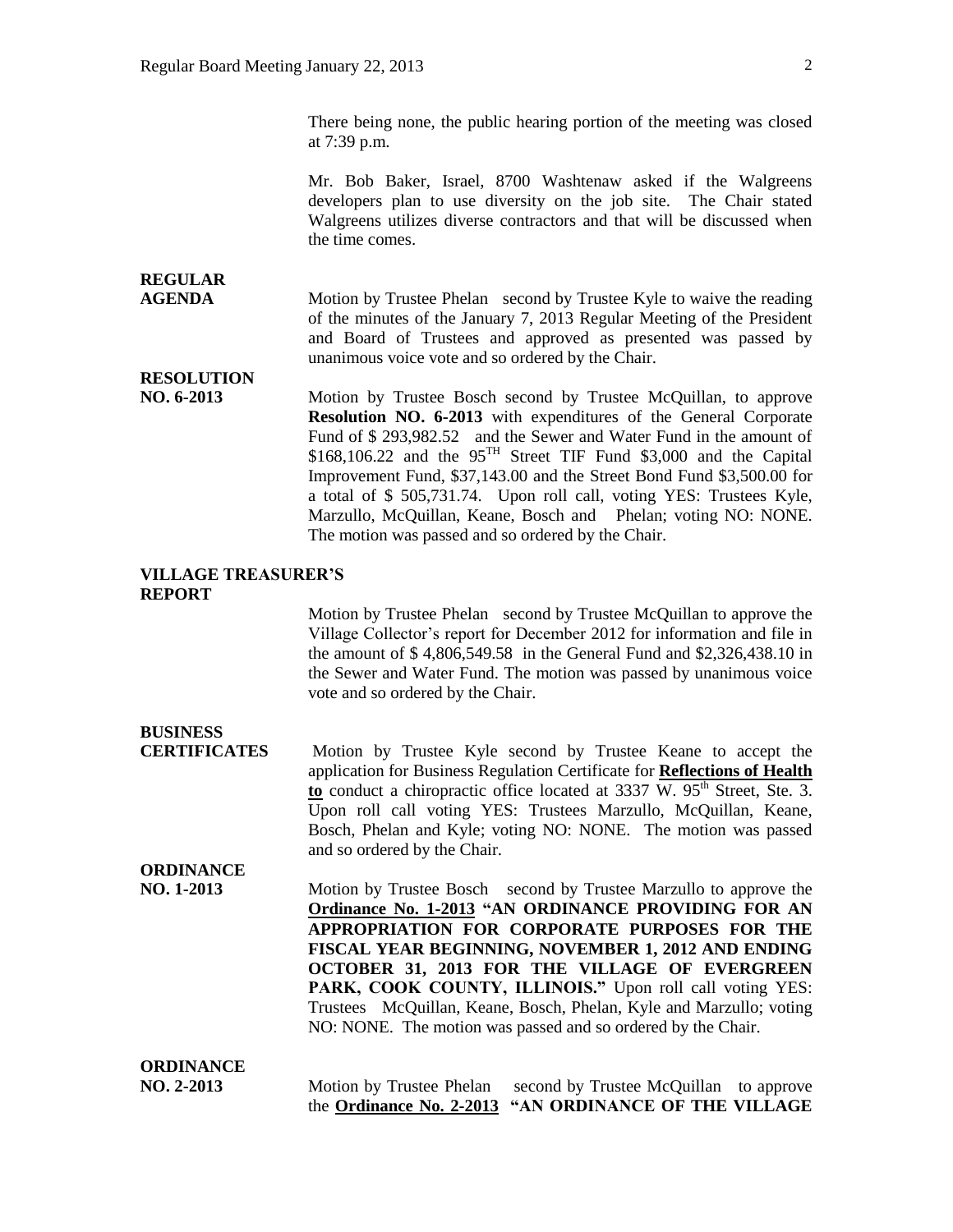**OF EVERGREEN PARK ADOPTING THE 2012 INTERNATIONAL BUILDING CODE, THE 2012 INTERNATIONAL RESIDENTIAL CODE, THE2012 INTERNATIONAL MECHANICAL CODE, THE ILLINOIS PLUMBING CODE, AND THE 2012 INTERNATIONAL FIRE CODE."** Upon roll call voting YES: Trustees Keane, Bosch, Phelan, Kyle, Marzullo and McQuillan; voting NO: NONE. The motion was passed and so ordered by the Chair.

#### **ORDINANCE**

**NO. 3-2013** Motion by Trustee Kyle second by Trustee Keane to approve **Ordinance No. 3-2013 "AN ORDINANCE AMENDING SECTION, 24-127, WATER RATES , OF CHAPTER 24, WATER, SEWERS AND SEWAGE DISPOSAL, OF THE EVERGREEN PARK MUNICIPAL CODE BY CHANGING THE RATE FOR WATER PURCHASED."** The Chair noted this increase is 15% last year it was 25% and next year is 15% per the City of Chicago rate increases. Upon roll call voting YES: Trustees Bosch, Phelan, Kyle, Marzullo, McQuillan and Keane; voting NO: NONE. The motion was passed and so ordered by the Chair. **ORDINANCE**

**NO. 4-2013** Motion by Trustee Phelan second by Trustee McQuillan to approve **Ordinance No. 4-2013 "AN ORDINANCE AMENDING SECTION, 24-203, SEWER RATES, OF CHAPTER 24, WATER, SEWERS AND SEWAGE DISPOSAL, OF THE EVERGREEN PARK MUNICIPAL CODE BY CHANGING THE RATE FOR WASTEWATER SERVICE CHARGE."** Upon roll call voting YES: Trustees Kyle, Marzullo, McQuillan, Keane, Bosch and Phelan; voting NO: NONE. The motion was passed and so ordered by the Chair.

**ORDINANCE**

**NO. 5 -2013** Motion by Trustee Phelan second by Trustee McQuillan to approve **Ordinance No. 5-2013 "AN ORDINANCE AMENDING SECTION, 20-4, WASTE, LANDSCAPE WASTE AND RECYCLING SERVICE CHARGE OF CHAPTER 20, SOLIDE WASTE, OF THE EVERGREEN PARK MUNICIPAL CODE**." The Chair noted this increase is 3.98% over last year's rate. Upon roll call voting YES: Trustees McQuillan, Keane and Bosch; voting NO: Trustees Kyle, Marzullo and Phelan; Mayor Sexton voted YES to break the tie. The motion was passed and so ordered by the Chair.

#### **WALGREENS PRESENTATION**

Motion by Trustee Phelan second by Trustee Kyle to approve with conditions and accept the minutes of the Zoning Board of Appeals recommendation to approve the variance for Walgreens from the January 8, 2013 meeting. Specific conditions will be included in the ordinance prepared by attorney Cainkar. Conditions will include the results of future meetings with the residents of 9500 Block of Harding, Commissioner Clohessy, Walgreens and the development team.

The team from DK Acquisitions consisted of: Mr. David Agosto, VP, and Mr. Larry DiVito and Mr. David Shaw attorney for DK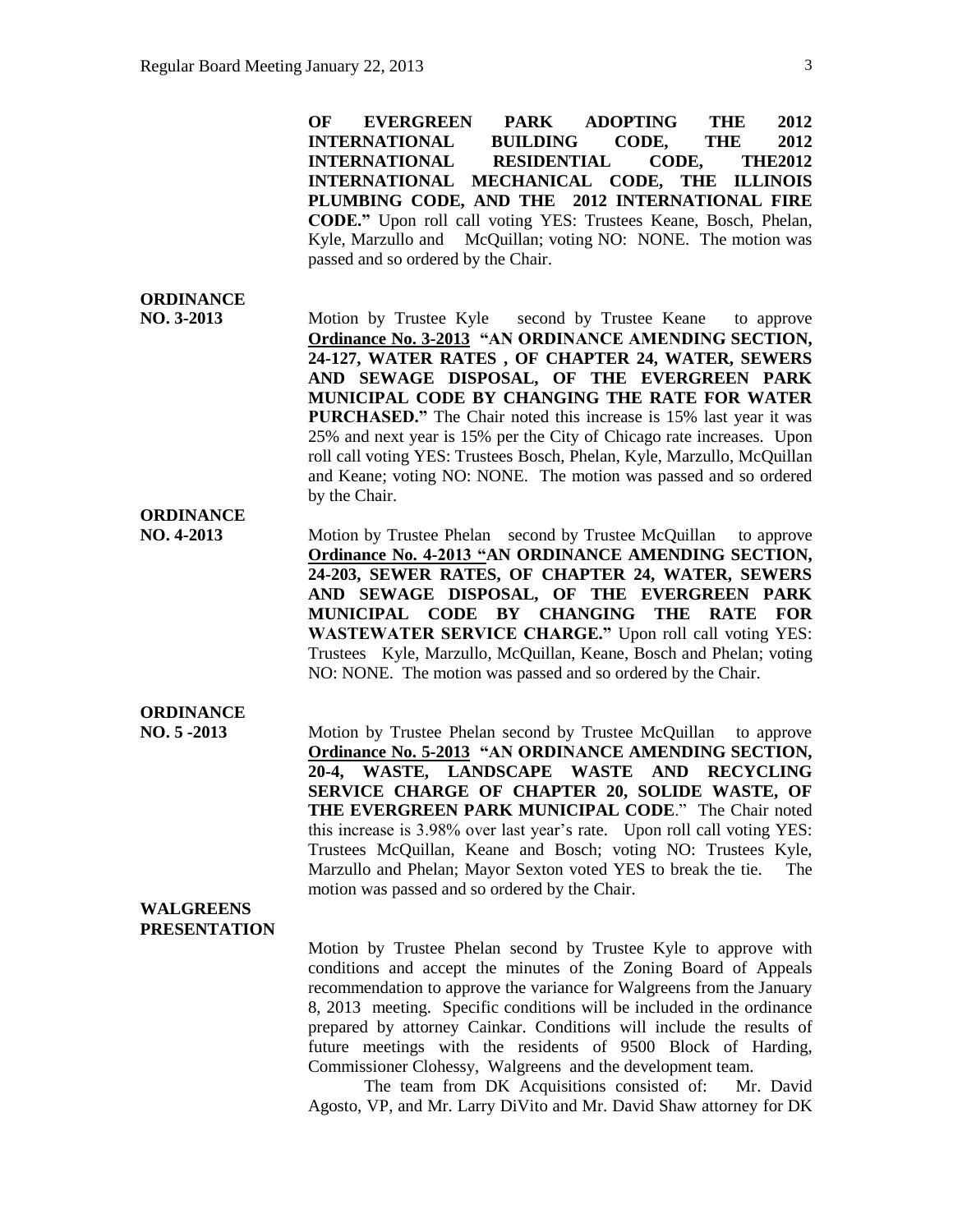Retail. They presented the proposed 15,000 square foot Walgreens project located at southeast corner of 95<sup>th</sup> & Pulaski Avenue. Mr. Agosto gave additional site plans to the Board and presented the artists rendition to the audience. The Chair noted these drawings will be available on the website tomorrow morning. Residents Diane Rice, 9515 Harding, Bill Wright 9524 Harding, Greg Putlak 9521 S. Harding expressed their concerns. They include parking, location of the drive up windows, fencing, hours of operation, the size of the store and the possibility of a cul de sac at  $95<sup>th</sup>$  / Harding Avenue. Trustee Marzullo was concerned the traffic egress and entrance lanes will not work due to the volume of traffic in the area. He also Mr. Agosto stated the buffer area is quiet a bit of space between the area and fencing.

Trustee McQuillan questioned the drive up noise levels. It was noted the drive up uses a telephone system not a speaker system. Trustee Phelan questioned the use of a cul de sac. Mr. Agosto stated they would oblige the Village with whatever is necessary. Mr. Putlak had given a drawing to the Zoning Board and questioned if the refuse pick up could be moved away from the residential area. Mr. Agosto stated it will be fenced off from the residential exposure. A discussion took place regarding the loading area for the trucks, the entrances and the egress lanes.

The Chair noted this will be similar to the Walgreens in Wheaton. He directed the Bldg. Comm. Clohessy to meet with the developers and Walgreens and the residents to discuss resolutions to their concerns. Trustee Phelan suggested the residents form a committee and bring their ideas to the Mayor. The Chair noted the Village will try to accommodate as many suggestions as possible. Upon roll call voting YES: Trustees McQuillan, Keane, Bosch, Phelan, Kyle and Marzullo; voting NO: NONE. The motion was passed and so ordered by the Chair.

**INTERNSHIP** Motion by Trustee Kyle second by Trustee McQuillan to approve EP Police Chief Saunders' request to approve Michael Skrobot as a participant in the Evergreen Police Department's College Student Internship Program. Upon roll call voting YES: Trustees Keane, Bosch, Phelan, Kyle, Marzullo and McQuillan; voting NO: NONE. The motion was passed and so ordered by the Chair.

# **VEHICLE SALE**

**POLICE**

**BLDG. DEPT.** Motion by Trustee Phelan second by Trustee Marzullo to approve the request from the Building Department to sell as is a 2000 Chevy Impala (#116993) to Car Max. Upon roll call voting YES: Trustees Bosch, Phelan, Kyle, Marzullo, McQuillan and Keane; voting NO: NONE. The motion was passed and so ordered by the Chair.

### **5 K RUN QUEEN OF**

**MARTYRS** Motion by Trustee Bosch second by Trustee Keane to approve the request from Queen of Martyrs to hold a Celtic K 5 K Run/2 K Walk on Sunday, March 3, 2013. The Chair directed the Police Department to meet with the organizers of the run regarding traffic routes, safety issues and volunteers. Upon roll call voting YES: Trustees Phelan, Kyle,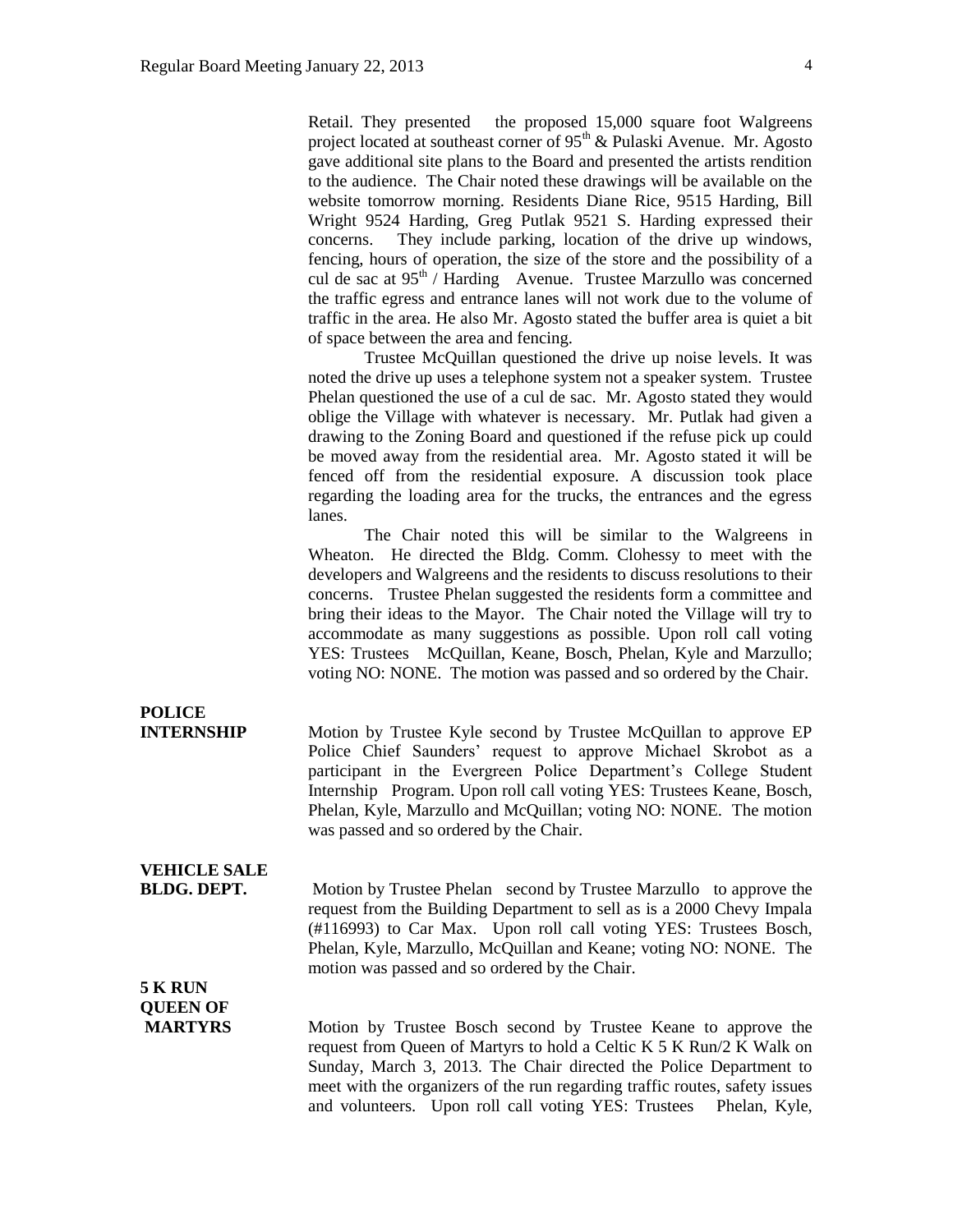| <b>UPDATE ON</b>                      | Marzullo, McQuillan, Keane and Bosch; voting NO: NONE.<br>The<br>motion was passed and so ordered by the Chair.                                                                                                                                                                                                                                                                                                                                                                                                                                                                                       |  |
|---------------------------------------|-------------------------------------------------------------------------------------------------------------------------------------------------------------------------------------------------------------------------------------------------------------------------------------------------------------------------------------------------------------------------------------------------------------------------------------------------------------------------------------------------------------------------------------------------------------------------------------------------------|--|
| 96 <sup>TH</sup> PLACE<br>& WASHTENAW | PW Director Lorenz noted Olthoff contractors will begin improvements<br>to the 96 <sup>th</sup> Place & Washtenaw basin. The work will start January 23,<br>2013 and the first phase should end around March 5, 2013. Second<br>phase includes road paving and landscaping will being in April and be<br>completed by second half of May 2013.                                                                                                                                                                                                                                                        |  |
|                                       | The Chair noted the 9547 S. Homan Senior Center is finished. The Chair<br>thanked Tim Klass, Bill Lorenz and Ed Clohessy for their work on the<br>center. He encouraged the Board to inspect the building with Mr.<br>Lorenz.                                                                                                                                                                                                                                                                                                                                                                         |  |
| <b>ENGINEER'S</b><br><b>REPORT</b>    | Village Engineer, Tim Klass had no report.                                                                                                                                                                                                                                                                                                                                                                                                                                                                                                                                                            |  |
| <b>ATTORNEY'S</b><br><b>REPORT</b>    | The Attorney had no report.                                                                                                                                                                                                                                                                                                                                                                                                                                                                                                                                                                           |  |
| <b>BIDS</b>                           | Motion by Trustee Phelan second by Trustee Marzullo to approve the<br>PW Director's request to solicit bids for equipment to operate and<br>maintain the new driving range at $91st$ & California. This is a budgeted<br>item. Upon roll call voting YES: Trustees Kyle, Marzullo, McQuillan,<br>Keane, Bosch and Phelan; voting NO: NONE. The motion was passed<br>and so ordered by the Chair.                                                                                                                                                                                                      |  |
|                                       | Motion by Trustee Phelan second by Trustee Bosch to approve the PW<br>Director's request to solicit bids for retaining walls around the driving<br>range at the new park at $91s$ <sup>t</sup> & California. This is a budgeted item.<br>Upon roll call voting YES: Trustees Marzullo, McQuillan, Keane,<br>Bosch, Phelan and Kyle; voting NO: NONE. The motion was passed<br>and so ordered by the Chair.                                                                                                                                                                                            |  |
|                                       | Motion by Trustee Marzullo second by Trustee Bosch to approve the PW<br>Director's request to approve Suburban General as the lowest bid for site<br>utility work at the new Culvers Restaurant located at 9515 S. Kedzie in<br>the amount of \$76,825.00. This project is funded by TIF monies. Upon<br>roll call voting YES: Trustees McQuillan, Keane, Bosch, Phelan, Kyle<br>and Marzullo; voting NO: NONE. The motion was passed and so<br>ordered by the Chair.                                                                                                                                 |  |
|                                       | Motion by Trustee Phelan second by Trustee McQuillan to approve the<br>PW Director's request to purchase a 2012 Ford F-450 for the mechanics.<br>The State purchase was \$63,649.00 and the same truck was found at a<br>dealer in Plainfield for the price of \$44,591.00. There are additional fees<br>of \$5,400 for emergency lights, new air compressor and a welder. Total<br>for this truck is \$50,000 with a savings of \$13,649. This is a budgeted<br>Upon roll call voting YES: Trustees Keane, Bosch, Phelan,<br>item.<br>Kyle, Marzullo, and McQuillan; voting NO: NONE. The motion was |  |

passed and so ordered by the Chair.